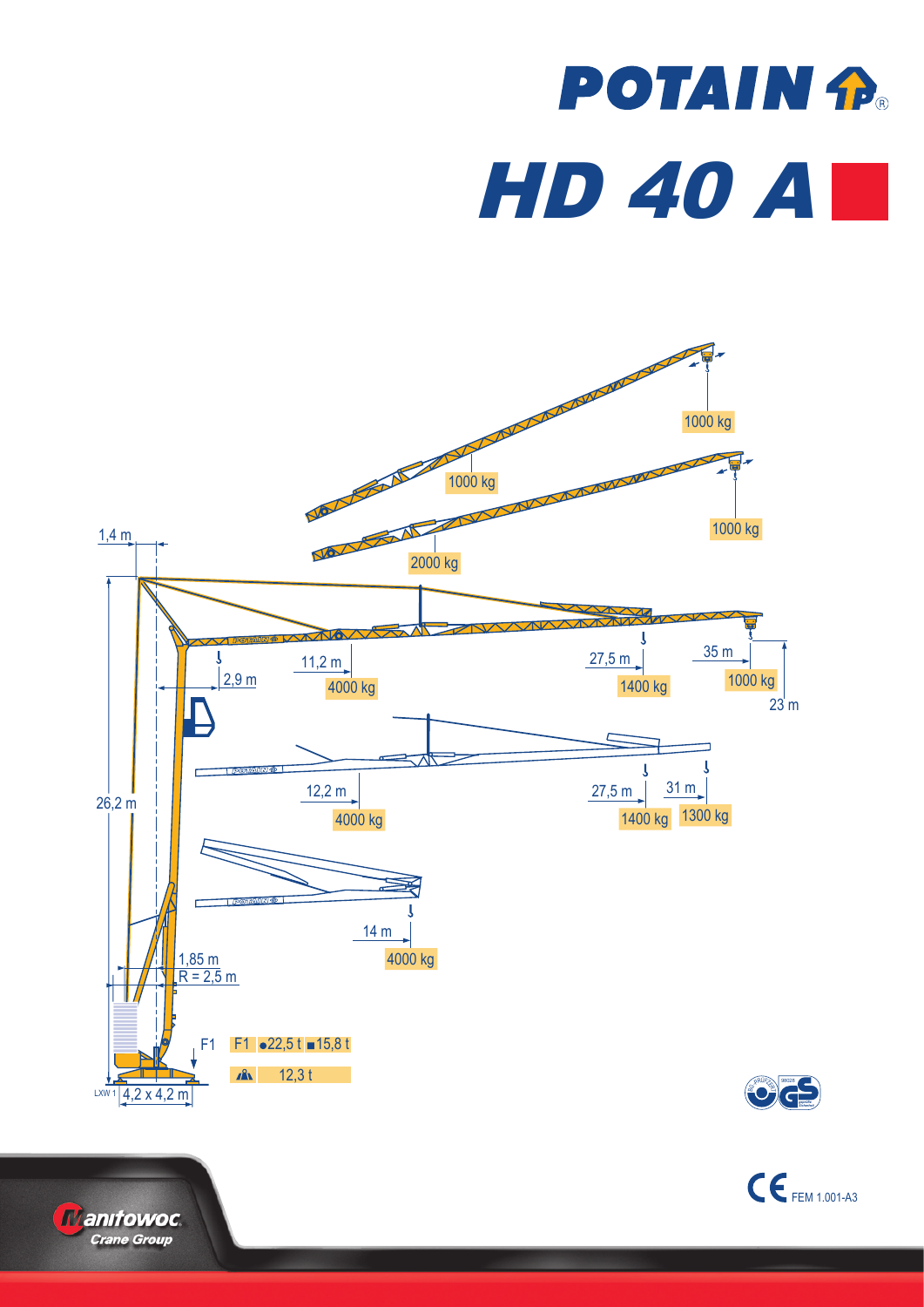| <b>Courbes de</b><br>charges | PARTIES OF THE COMPANY        |                           |                         |  |                       |          |    |
|------------------------------|-------------------------------|---------------------------|-------------------------|--|-----------------------|----------|----|
| Lastkurven                   |                               |                           |                         |  |                       |          |    |
| <b>Load diagrams</b>         |                               |                           |                         |  |                       |          |    |
| Curvas de<br>cargas          | 35 <sub>m</sub><br>$\sqrt{N}$ |                           | $2.9 - 14$ m<br>4000 kg |  | 11.2<br>4000 3695 335 | 12       | 13 |
| Curve di carico              |                               |                           |                         |  |                       |          |    |
| Curva de cargas              | 31 <sub>m</sub>               | $2.9 \blacktriangleright$ | 14 m                    |  |                       | 12.2     | 13 |
| LXW <sub>1</sub>             | $\sqrt{N}$                    |                           | 4000 kg                 |  |                       | 4000 370 |    |
|                              |                               |                           |                         |  |                       |          |    |



35/31 m 2,9 ► 14 m

4000 kg



4000 3695 3350 3060 2810 2600 2415 2255 2115 1985 1770 1595 1445 1320 1265 1165 1080 1000 kg 16 17 14 15 18 19 20 22 24 26 28 29 31 33 35 m 16 17 14 15 13 12,2 18 19 2880 2680 3380 3700 4000 3110 2500 2345 2205 1965 1770 1610 1470 1410 1300 kg 20 22 24 26 28 29 31 m



16 17 14 15 13 12 11,6 18 19 20 22 24 26 2690 2500 3165 3460 3820 4000 2910 2335 2190 2060 1835 1650 1500 1400 kg m



## **HD 40 A**

| א טרי שו                  |                                                                                |                                                                                        |                                                                                           |                                                                                                        |                                                                                                           | __________                                                                       |
|---------------------------|--------------------------------------------------------------------------------|----------------------------------------------------------------------------------------|-------------------------------------------------------------------------------------------|--------------------------------------------------------------------------------------------------------|-----------------------------------------------------------------------------------------------------------|----------------------------------------------------------------------------------|
|                           |                                                                                | $\Box$ D                                                                               | <b>GB</b>                                                                                 | E                                                                                                      |                                                                                                           |                                                                                  |
| <b>A</b>                  | Chariot distributeur                                                           | Verfahrbare Laufkatze                                                                  | <b>Traversing trolley</b>                                                                 | Carro distribuidor                                                                                     | Carrellino distributore                                                                                   | Carro distribuidor                                                               |
| $\triangle$ <sub>CC</sub> | Chariot distributeur et<br>courbes de charges                                  | Verfahrbare Laufkatze und<br>Lastkurven                                                | Traversing trolley and load<br>diagrams                                                   | cargas                                                                                                 | Carro distribuidor y curvas de Carrellino distributore e curve Carro distribuidor e curva de<br>di carico | cargas                                                                           |
|                           | Réactions en service                                                           | Reaktionskräfte in Betrieb                                                             | Reactions in service                                                                      | Reacciones en servicio                                                                                 | Reazioni in servizio                                                                                      | Reacções em serviço                                                              |
|                           | Réactions hors service                                                         | Reaktionskräfte außer Betrieb                                                          | Reactions out of service                                                                  | Reacciones fuera de servicio                                                                           | Reazioni fuori servizio                                                                                   | Reacções fora de serviço                                                         |
| $\mathbf{A}$              | A vide sans lest (ni train de<br>transport) avec flèche et<br>hauteur maximum. | Ohne Last, Ballast (und<br>Transportachse), mit<br>Maximalausleger und<br>Maximalhöhe. | Without load, ballast (or<br>transport axles), with<br>maximum jib and maximum<br>height. | Sin carga, sin lastre, (ni tren<br>de transporte), flecha y altura assali di trasporto) con<br>máxima. | A vuoto, senza zavorra (ne<br>braccio massimo e altezza<br>massima.                                       | Sem carga (nem trem de<br>transporte)- sem lastro com<br>lança e altura máximas. |

## **POTAIN &**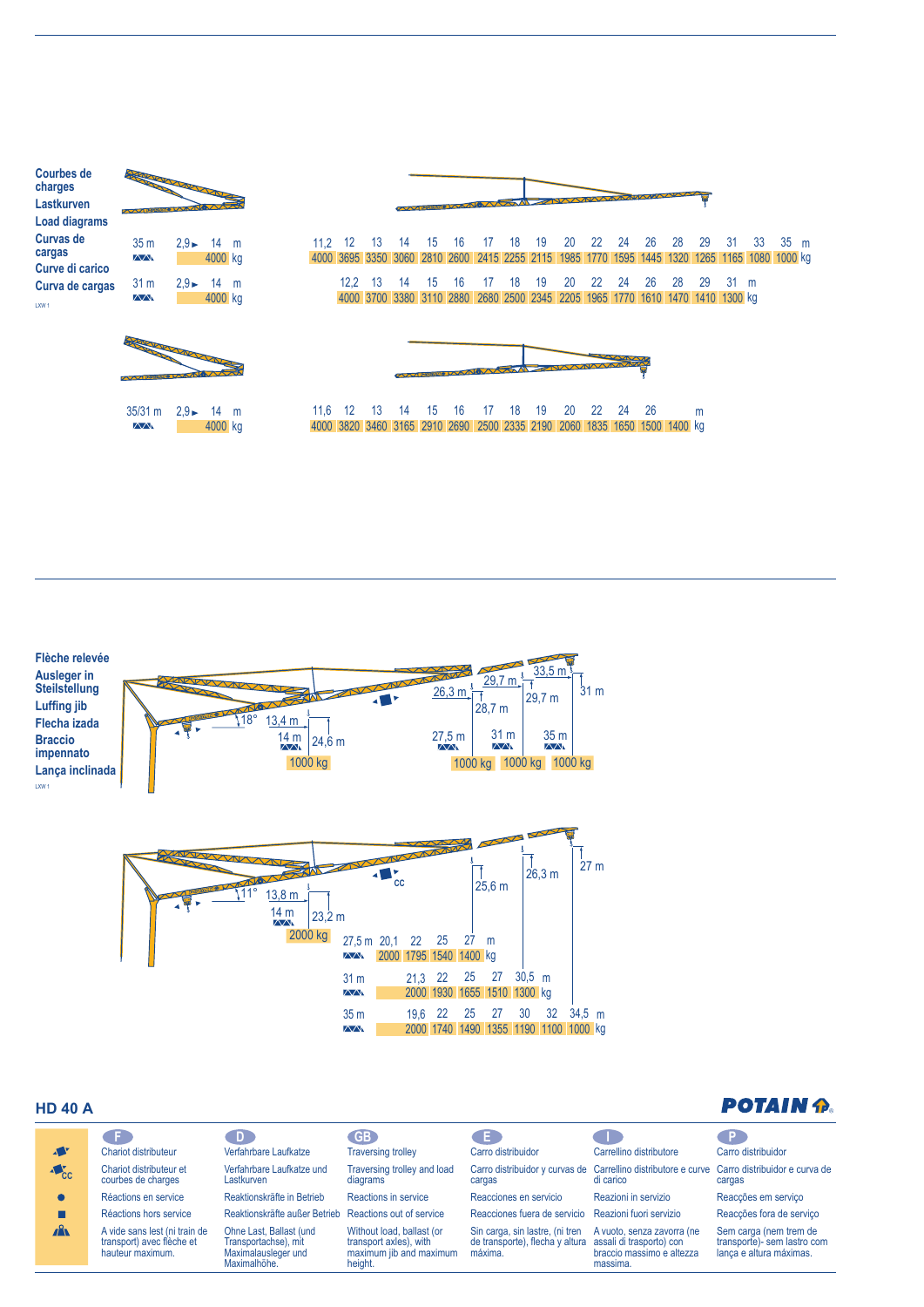| <b>Mécanismes</b><br><b>Antriebe</b><br><b>Mechanisms</b> |                                                                                             |                                 |       | ٣       |                                      |      | $\mathbf{\overline{w}}$ |      |      |      | $ch - PS$<br>hp | kW  |                |
|-----------------------------------------------------------|---------------------------------------------------------------------------------------------|---------------------------------|-------|---------|--------------------------------------|------|-------------------------|------|------|------|-----------------|-----|----------------|
| <b>Mecanismos</b><br><b>Meccanismi</b>                    |                                                                                             | <b>15 LVF 10</b>                | m/min | 5       | 27                                   | 43   | 53                      | 2,5  | 13,5 | 21,5 | 26,5            | 15  | 11             |
| <b>Mecanismos</b>                                         |                                                                                             |                                 | kg    | 2000    | 2000                                 | 1250 | 1000                    | 4000 | 4000 | 2500 | 2000            |     |                |
| LXW <sub>2</sub>                                          | $\overline{\mathbf{v}}$                                                                     | <b>15 RPC 10</b>                | m/min | 27<br>9 |                                      |      | 54                      | 4,5  | 13,5 |      | 27              | 15  | 11             |
|                                                           |                                                                                             |                                 | kg    | 2000    | 2000                                 |      | 1000                    | 4000 | 4000 |      | 2000            |     |                |
|                                                           | $\blacksquare$                                                                              | 3 D <sub>2</sub> V <sub>5</sub> | m/min |         |                                      |      | $21 - 42$               |      |      |      |                 | 2,7 | $\overline{2}$ |
|                                                           | tr/min U/min<br>$\bigodot$<br><b>RVF 2 30</b><br>$0 \rightarrow 0.2 \rightarrow 0.8$<br>rpm |                                 |       |         |                                      |      |                         |      | 3    | 2,2  |                 |     |                |
|                                                           | <b>kVA</b><br>$\overline{\mathcal{A}}$<br><b>CEI 38</b><br><b>IEC 38</b>                    |                                 |       |         |                                      |      |                         |      |      |      |                 |     |                |
|                                                           | 400 V(+6% -10%) 50 Hz                                                                       |                                 |       |         | 15 LVF 10:20 kVA<br>15 RPC 10:20 kVA |      |                         |      |      |      |                 |     |                |